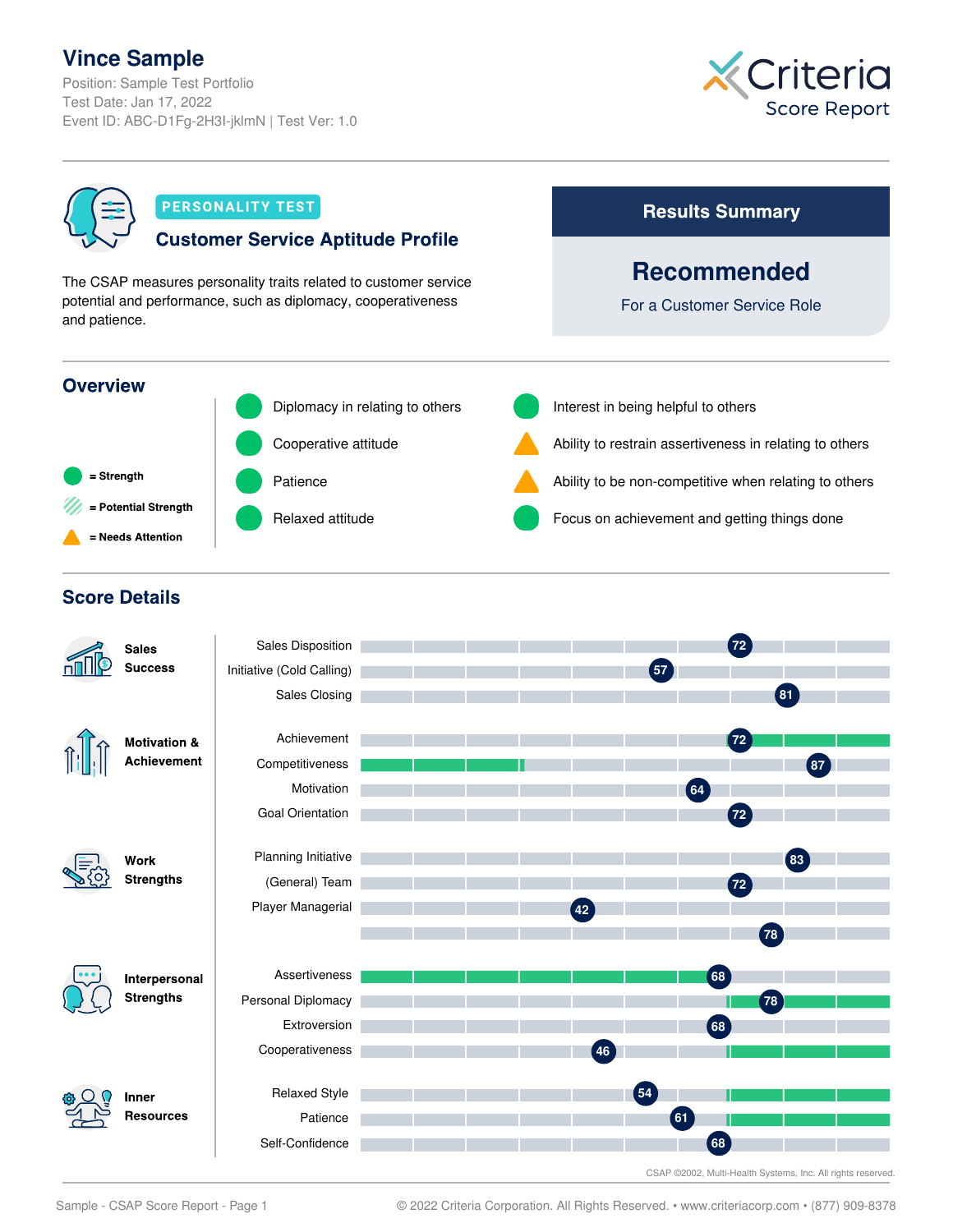

#### **Customer Service & Inside Sales Characteristics**

Characteristics that are important to success in most customer service or inside sales roles are reflected to a large extent in an individual's responses to items on the Personal Diplomacy (PDL), Patience (PAT), and Relaxed Style (RLX) scales. To a lesser extent, responses to items on the Assertiveness (AST) scale and an expressed interest in career areas related to education or social service also indicate characteristics that contribute to success in customer service settings.

This individual's **Personal Diplomacy (PDL) score** is in the **78th percentile** indicating that he or she will be more diplomatic than most people, which can be a real asset in a customer service or inside sales role. This **Patience (PAT) score** in the **61st percentile** indicates a person who is likely to be more patient than most people, which can be of great value in such settings. With an **Assertiveness (AST) score** in the **68th percentile**, it appears that this individual may be somewhat intolerant of those customer service situations that require that he or she refrain from asserting his or her own demands in transactions with others, which can limit his or her effectiveness in some customer service settings.The **Relaxed Style (RLX) score** in the **54th percentile** suggests that he or she is likely to be relaxed in most customer service and inside sales situations. He or she has expressed a relatively strong interest in helping others meet their needs and achieve their goals, which will be an asset in a customer service role.

Consideration of additional customer service success characteristics reflected by this person's Customer Service AP responses is provided in the following detailed interpretation of the Customer Service AP scale scores.



# Sales Success Characteristics

Because many customer service roles include a sales component, aspects of this individual's Customer Service AP responses that reflect his or her likelihood of being successful in sales work are considered in this section.

The Sales Success scores include three scores. The Sales Disposition (SAL) score indicates the degree to which an individual's Customer Service AP results are similar to those observed for people who are successful in sales careers. The Initiative-Cold Calling (CC) score summarizes an individual's responses to statements from the Initiative-General (INI) scale that reflect characteristics necessary for success in cold-calling. The Sales Closing (CL) score indicates the degree to which an individual's Customer Service AP results are similar to those observed for people who are successful in closing sales.

This individual's Sales Success scores are in the **72nd percentile** for **Sales Disposition (SAL)**, **57th percentile** for **Initiative-Cold Calling (CC)**, and **81st percentile** for **Sales Closing (CLS)**. These results, along with his or her other scores, indicate an individual who is likely to both enjoy and be successful at sales components included in a customer service role, such as taking the initiative to follow through in closing sales, cold-calling, and other critical sales activities. The Customer Service AP responses for this individual are very similar to those typical of people who successfully perform sales activities. He or she can be at least moderately effective at both cold-calling and closing sales.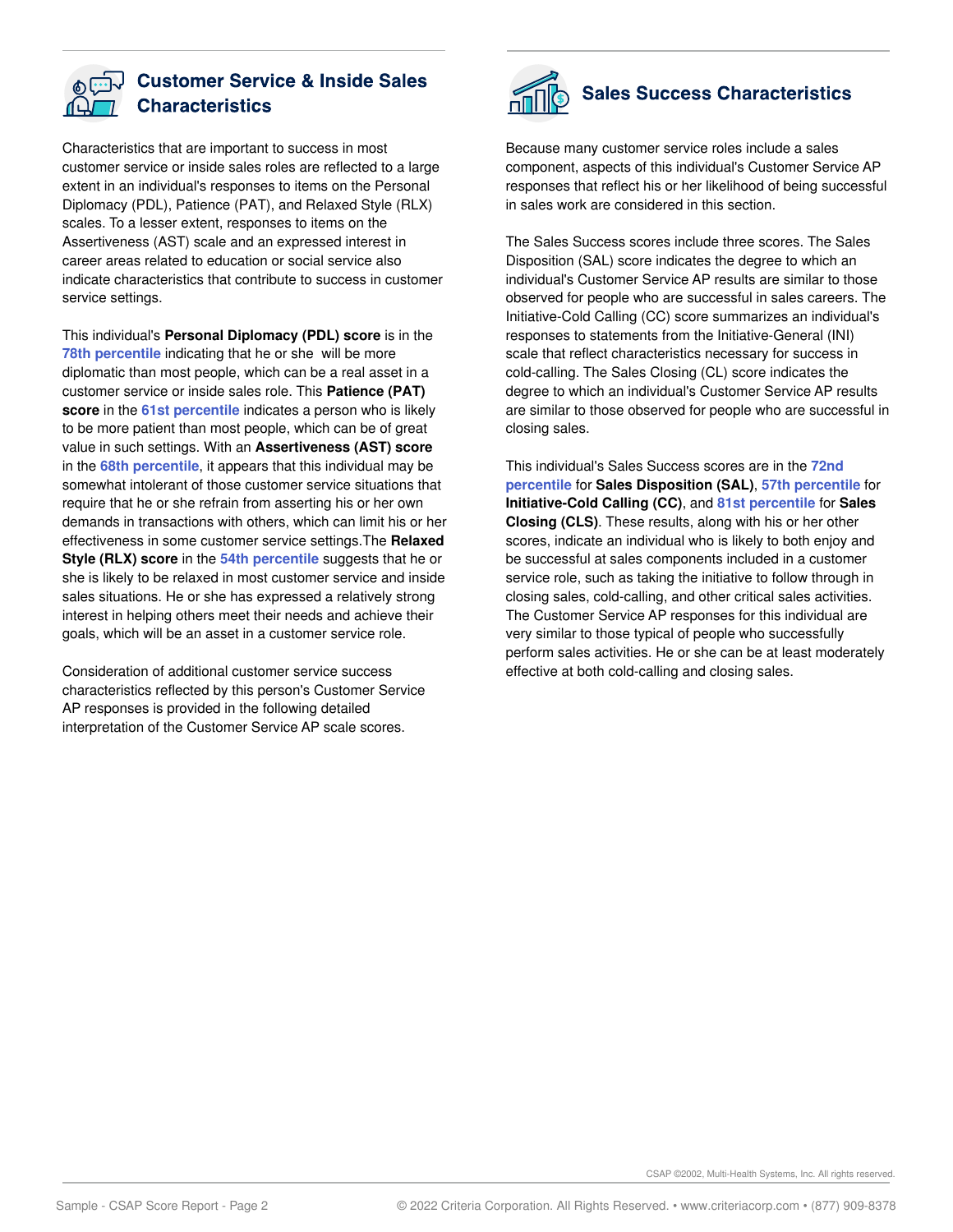### **Motivation & Achievement Characteristics**

The Motivation and Achievement scales describe a person's orientation toward achievement and inner drive to achieve.

The **Achievement (ACH) scale score** reflects an individual's ability to follow through and complete tasks and to achieve specific goals. It is also related to the amount of interest that a person has in intellectual or conceptual work. The ACH score in the **72nd percentile** for this person indicates he or she consistently achieves and follows through at a high level. This person is likely to perform at a high level on measures of academic achievement and will apply consistent effort to academic tasks. He or she is likely to perform exceptionally well on the job and to follow through at a high level in workrelated tasks.

The **Competitiveness (CMP) score** reflects the need to win, to perform better than others, or to surpass standards of achievement or performance. This individual's CMP score in the **87th percentile** suggests that he or she values competition.

The **Motivation (MOT) scale score** is intended to represent a person's inner drive, and commitment to achieve, as well as the strength of his or her inner emotions, needs, and values. This MOT score in the **64th percentile** indicates a person whose motivation or inner drive is relatively strong and who is likely to sustain this level of motivation.

The **Goal Orientation (GO) scale** describes the extent to which an individual sees himself or herself as having clear goals and objectives. This person's GO score in the **72nd percentile** indicates that he or she is likely to be more strongly focused on goals and objectives than are most people.



The Work Strengths scales describe actual work habits and attitudes towards working alone and with others.

The **Planning (PLN) scale score** reflects a person's tendency to use time-management, scheduling, and organizing and planning strategies to achieve goals. The PLN score in the **83rd percentile** suggests that this individual consistently plans, organizes, and applies very effective work habits. He or she will make good use of specific plans and strategies for meeting deadlines and achieving objectives. This ability appears to be quite strong, and is likely to be engaged even for tasks that are not directly related to his or her own specific goals.

The **Initiative-General (INI) scale** indicates a person's level of comfort in taking independent action. The INI score in the **72nd percentile** suggests that this individual is much more comfortable than most people taking initiative in almost any business, academic, or social situation. He or she is likely to be described as a "self-starter".

The **Team Player (TMP) scale score** relates to a person's level of comfort in working together as part of a team or interdependent work group. This TMP score in the **42nd percentile** suggests this person will probably work very well with others as part of a team or work group, and may even prefer this type of arrangement.

The **Managerial (MGT) score** represents the degree to which a person's work strengths combine with achievement, motivation, interpersonal strengths, and inner resources in a pattern similar to that of individuals in managerial and supervisory roles. This individual's MGT score in the **78th percentile** suggests that he or she has given responses that are highly similar to those given by individuals in management, supervisory, or other leadership roles. This person is likely to be very good at delegating authority appropriately and constructively, and at inspiring and motivating others. He or she is likely to be seen as having excellent overall management potential.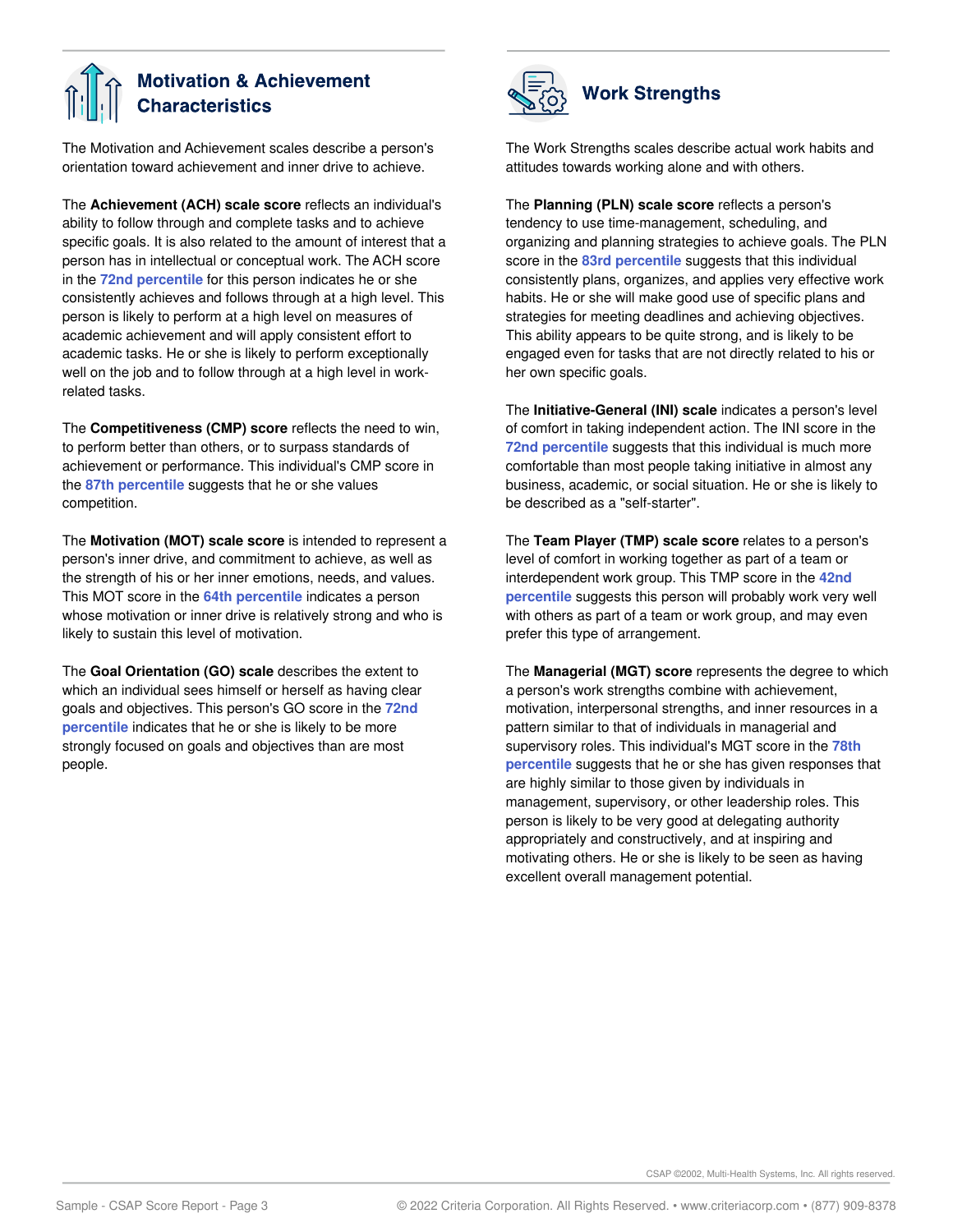

## **Interpersonal Strengths**

The Interpersonal Strengths scales describe ways in which a person is likely to engage in interactions with others in the work environment. These characteristics play a very important part in the successful conduct of customer service activities.

**The Assertiveness (AST) scale score** provides a gauge of an individual's directness in expressing himself or herself and in dealing with others. This person's AST score in the **68th percentile** indicates an individual who is likely to be highly assertive in most situations. Being so direct in offering reactions, ideas, and opinions, he or she may find it difficult to perform many kinds of customer service roles.

The **Personal Diplomacy (PDL) scale score** reflects a person's tendency to use tact and diplomacy in dealing with others and to display sensitivity to the feelings and ideas of others. For this person, the PDL score in the **78th percentile** suggests that he or she is generally very diplomatic, tactful, and highly aware of the reactions of others. Although individuals with this combination of AST and PDL scores express themselves very directly to others, they will do so with an unusual amount of tact.

The **Extroversion (EXT) scale score** indicates the degree to which a person sees himself or herself as socially outgoing. For this individual, the EXT score in the **68th percentile** indicates a person who describes himself or herself as more extroverted than most people, which can be an asset in many customer service settings, and who will be reasonably comfortable in customer service situations that require taking the lead in establishing contact with others.

The **Cooperativeness (COP) score** indicates a person's level of comfort in working closely with others and in taking the lead from others. A low COP score does not necessarily indicate uncooperativeness, but may indicate independence or aggressiveness in dealing with others. This COP score in the **46th percentile** suggests that this person is likely to be very comfortable in taking directions or suggestions from others and working cooperatively, which is an ideal characteristic in most customer service roles.



The Inner Resources scales describe the kind of work-related inner resources that a person brings to the work environment.

The **Relaxed Style (RLX) scale score** describes the ability to remain free of worry and tension in the face of stress. This RLX score in the **54th percentile** describes a person who has a much more relaxed style than most people and uses effective techniques to cope with tension. He or she can handle stress or pressure well. He or she has a generally relaxed, outgoing style and will reach out to others in most business, academic, or social settings, which is a distinct advantage in most customer service roles.

The **Patience (PAT) scale** indicates a person's ability to effectively cope with frustration encountered in completing tasks or in conflict-laden situations. This individual's PAT score in the **61st percentile** suggests that he or she is more patient than most. This would be an advantage in most customer service settings. He or she will probably not be deterred by work tasks that involve routine detail.

The **Self-Confidence (SCN) score** is an indicator of the level of confidence and self-assurance an individual brings to his or her work. The SCN score in the **68th percentile** suggests this person is generally self-confident and self-assured, which would be an asset in most customer service settings.